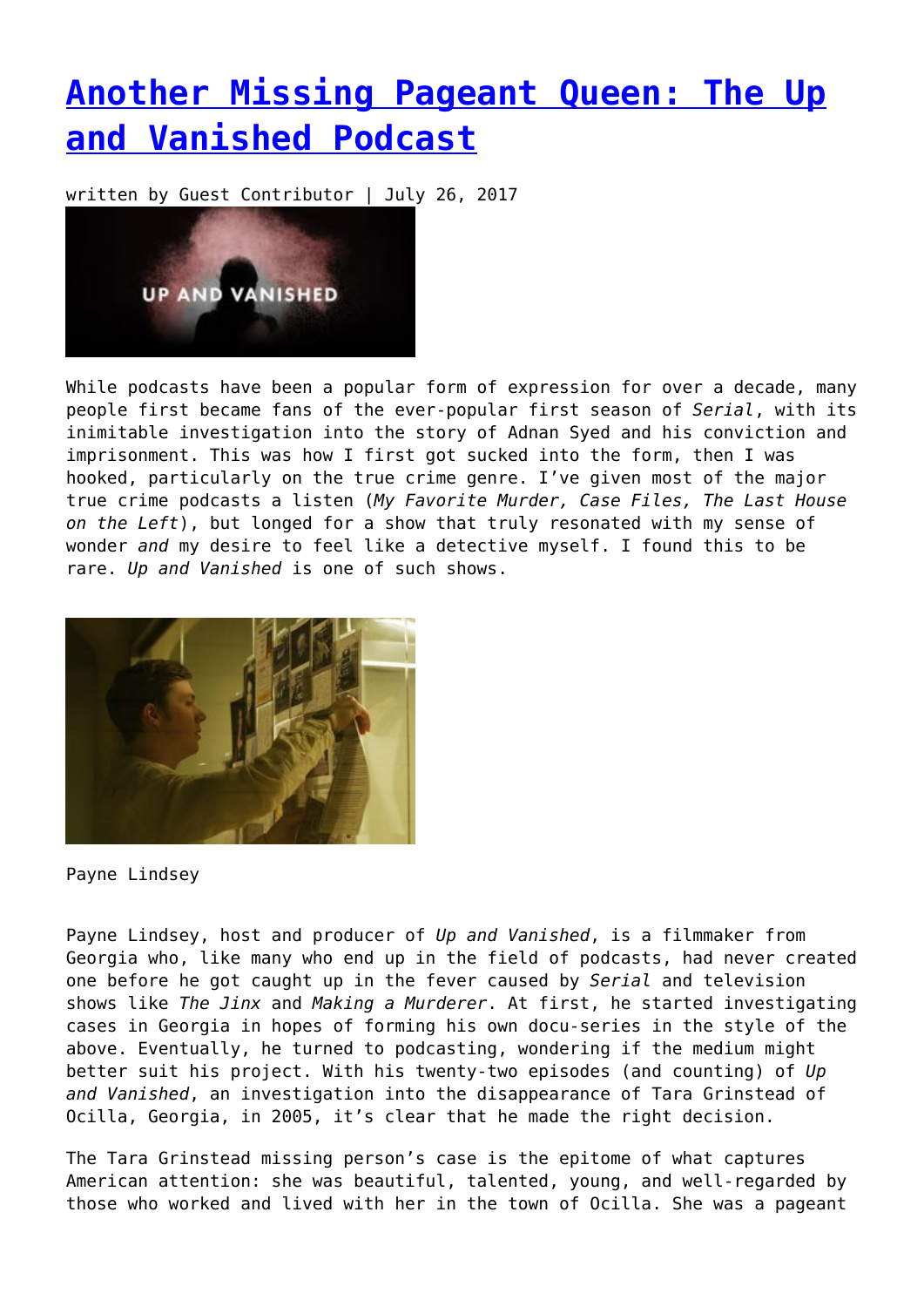queen, known for sharing her guidance with teens and younger girls. She was thirty years old at the time of her disappearance from the small town of Ocilla, where she worked as a high school teacher and pageant coach. The town became fixated on the loss; ten years later, when Lindsey started to investigate where Grinstead had gone, he found dozens of people who could still share exactly where they had been and what they had seen.

I understand that desire to ruminate on those long lost. In mid-2004, in my hometown of Corvallis, Oregon, when I was only fourteen myself, a young woman named Brooke Wilberger went missing while cleaning lampposts at an apartment complex her sister managed. I remember the purple pins emblazoned with Brooke's face worn by those who had known her at the local Mormon church. Her body was found more than five years later, after her murderer brokered a deal to avoid the death penalty. As I listened to Grinstead's story, I couldn't help but see Brooke's face, and imagined myself in Lindsey's shoes, returning to a small-town that couldn't let go. I admired him for that.

In the first episode, "Cold as Alaska," as investigators called the case, Lindsey sets up the premise for what soon became his fixation. In late October of 2005, Tara failed to show up to school on a Monday. She was last seen at a barbecue held by the superintendent of her school, heading home to watch a recording of the pageant she had attended earlier that day. She was never heard from again.



Tara Grinstead

Over the next twelve episodes, Lindsey investigates details about the case, including those outside of the Georgia Bureau of Investigation's case file, the largest in the state's history. He interviews family members, shares news clips from the time, recreates interviews and conversations from the time of her disappearance, all efforts to unravel the mystery of Tara Grinstead. How remarkable that no one, over the course of twelve years, had come forward.

While investigating Grinstead's life, Lindsey encounters two different scenarios that raise red flags. Without ruining the surprise, one is in the form of social media messages sent to a variety of persons involved with the case, and the second involves a break that shifts the entire outcome of Grinstead's investigation. This turn comes after what was originally set to be the final episode of the season, extending the run for several more episodes (ten by the time of writing).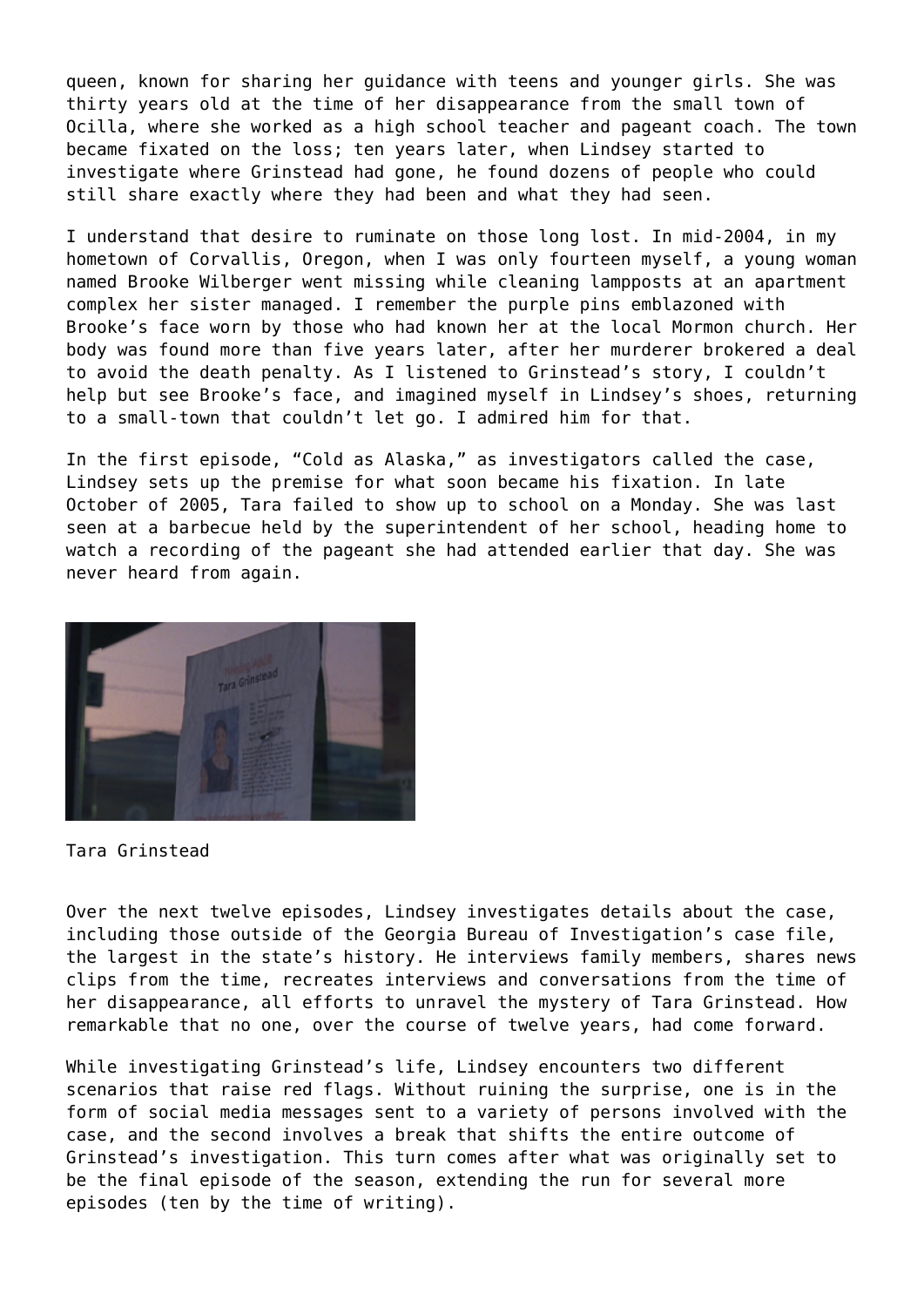This podcast is arresting, partially because of the tone Lindsey sets, with his dramatic music and rare laughs, and partially because of the sense that this investigation is occurring at the same time as production. When I reached episode thirteen and learned what changes had occurred in Lindsey's investigation, I was overwhelmed by a tide of emotions: sadness at the loss of someone loved; excitement on behalf of those involved with the podcast; and satisfaction that someone, somewhere, could find help from the justice system. I felt vindicated, not just for Grinstead, but for myself. While I had done nothing to cause this case to move forward in any way, I had invested my mind and time into the story of this missing woman who I may not have known, but could have been any number of women who had *up and vanished*, whether they were sex workers, friends, or distant relatives. There's a disparity on who is deemed worthy of our collective fascination and the story of Tara Grinstead, while it had been national news at the time, had faded from our collective conscience. Until Payne Lindsey started to investigate again.

The only criticism I have of the show is a small one, but affects how I enjoy each episode, leaving me swearing under my breath while I'm driving, a not at all unusual scenario. Lindsey is fortunate to have had significant audience growth. However, this has led to the incorporation of advertising into the broadcast. The use of ads is understandable, but his method of transition leaves *much* to be desired. While in the throes of a conversation between Lindsey and the private investigator hired by Grinstead's family, with no signal of a shift, you'll be implored to purchase flowers for your significant other or told of how great some socks Lindsey wears are. I understand that these ads are necessary for the podcast to be created, funding trips to Ocilla and Lindsey's production costs, but when they happen seemingly out of the blue, it's hard to not feel frustrated that you haven't been warned.

The satisfaction of this podcast, though, far outweighs the minor frustration that comes with the ads. Start from the beginning, don't look at the website or at any episode titles. Let yourself be taken along with the investigation with its discoveries as it happens. Feel the redemptive power of what Lindsey creates and consider the value of what podcasts like this can do when they turn their gaze toward the loss of people who have faded from our interest. Now with more than twenty episodes to enjoy, Payne Lindsey has created a program that forces his audience to question how and why we hold on to those who have long gone missing. My only hope is that with his next season, he strays from the expected story of the missing white woman and brings his expertise in investigation to those who weren't fodder for Nancy Grace.

Tune in on [www.upandvanished.com](http://www.upandvanished.com), [Stitcher,](http://www.stitcher.com/podcast/up-and-vanished) or *[iTunes](https://itunes.apple.com/us/podcast/up-and-vanished/id1140596919?mt=2)*, including bonus episodes, ["Case Evidence](http://www.upandvanished.com/case-evidence)."